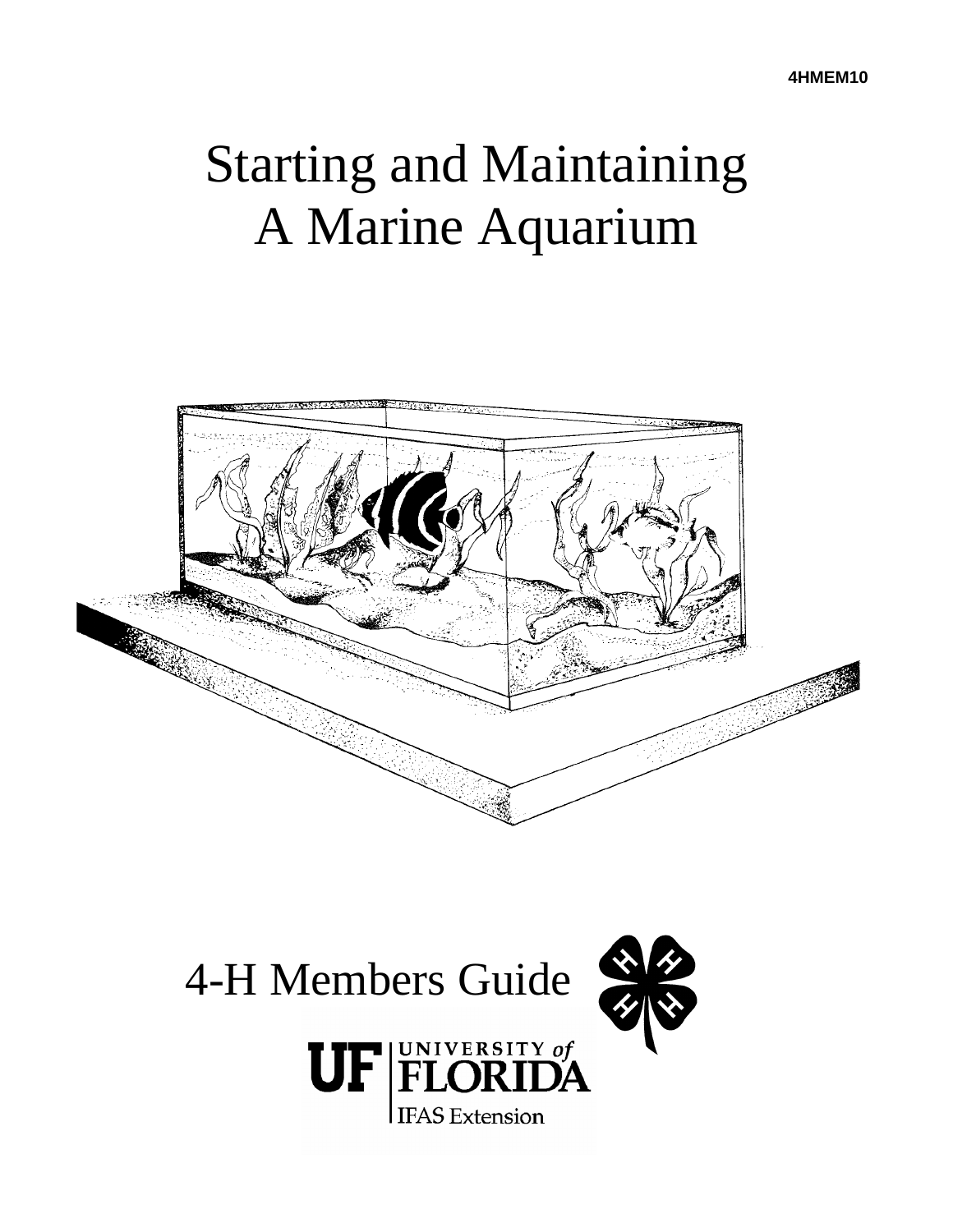This project is intended for those 4-H members who have an interest in aquariums and would like to start a project on salt water aquariums. To satisfactorily complete this project you must read the information carefully, do what is suggested, keep accurate data and successfully maintain your salt water aquarium for a period of at least six months.

The companion publication to this one, "Starting Aquariums come in two styles: high and low. and Maintaining a Marine Aquarium - 4-H Member's Select the lower, longer style because it provides more Project Record", 4-H 357 contains a project surface area exposed to air and more bottom area maintenance list which should be kept. If you intend to important to the growth of beneficial bacteria and enter this project in 4-H contests you should keep this green algae. The aquarium should be all glass sealed record very carefully. If you make your own aquarium, with clear silicon sealant. Check for a recessed ridge take some pictures to show the various stages you went around the top. This provides space for a glass cover through in constructing it. Pictures of the aquarium preventing splashing, evaporation and introduction of with the animals in it will be a great help in your record foreign objects (dirt, pencils, etc.). A 30 gallon book. aquarium will cost you about \$32.00 depending on

# **Something About Aquariums** with water. If it leaks return it. Do not try to fix it!

Bringing aquatic creatures into your house will take some planning and patience on your part. The for some ocean dwellers. All living things, on land or than buying one already made. Making your own light and food. Ocean animals have a special need: salt of someplace where you can get glass fairly water. interesting the mater of the interesting interesting interesting in the best to make it. Many glass

like to play and live in a closet all your life? Probably price. Check with a glass company to see if they have not. Aquarium animals, also, need space in which to reclaimed glass. play and exercise.

aquarium with any metal parts. Fresh water aquariums are almost twelve square feet of glass in a 30 gallon can have metal frames but salt water aquariums should aquarium. Therefore, a 30 gallon aquarium will cost be made of glass, all glass and nothing but glass. you about \$60.00 to build from glass at retail prices.

to keep only one or two animals in your aquarium, it you will need the following materials for a 30 gallon need not be too large. The more animals you have, aquarium: though, the larger it should be. A good rule of thumb to go by is, two gallons of sea water for every inch of fish. 1. 3/8 inch thick glass of the following If you have five fish and each one is about two inches dimensions: long, there should be at least 20 gallons of sea water in (a) one piece (bottom) 36 X 12 inches the aquarium (5 fish x 2 inches = 10. 10 x 2 gallons = (b) two pieces (front & back) 36 X 16 inches 20 gallons). Remember that we are talking about sea (c) two pieces (sides) 11 X 16 inches water and not the size of the aquarium. A 20 gallon 2. Two tubes of silicon sealer.

**The Project** aquarium with all of its equipment, gravel, and **The Project** decorations will not hold 20 gallons of water. It is suggested that you use at least a 30 gallon aquarium when starting out. A few years ago it was cheaper to build your own aquarium than it was to buy one. Today, due to glass prices, it is more economical to buy an aquarium than it is to make one.

## **Buying an Aquarium**

where you buy it. When you get your tank home fill it

### **Making an Aquarium**

marine aquarium is a perfect "home away from home" Making an aquarium can be a little more expensive in the water, have four basic needs: space, oxygen, aquarium, though, can be more rewarding. If you know An aquarium should not be too small. Would you windows (reclaimed glass) which they will sell at a low companies have glass taken from broken store

Metal is very poisonous to sea creatures in an clear, with ground edges. 3/8 inch glass, at most glass aquarium. For this reason you don't want to use an companies, will cost about \$5.00 per square foot. There The glass should be at least 3/8 of an inch thick,

How big should the aquarium be? If you are going If you are interested in making your own aquarium

- -
	-
	-
-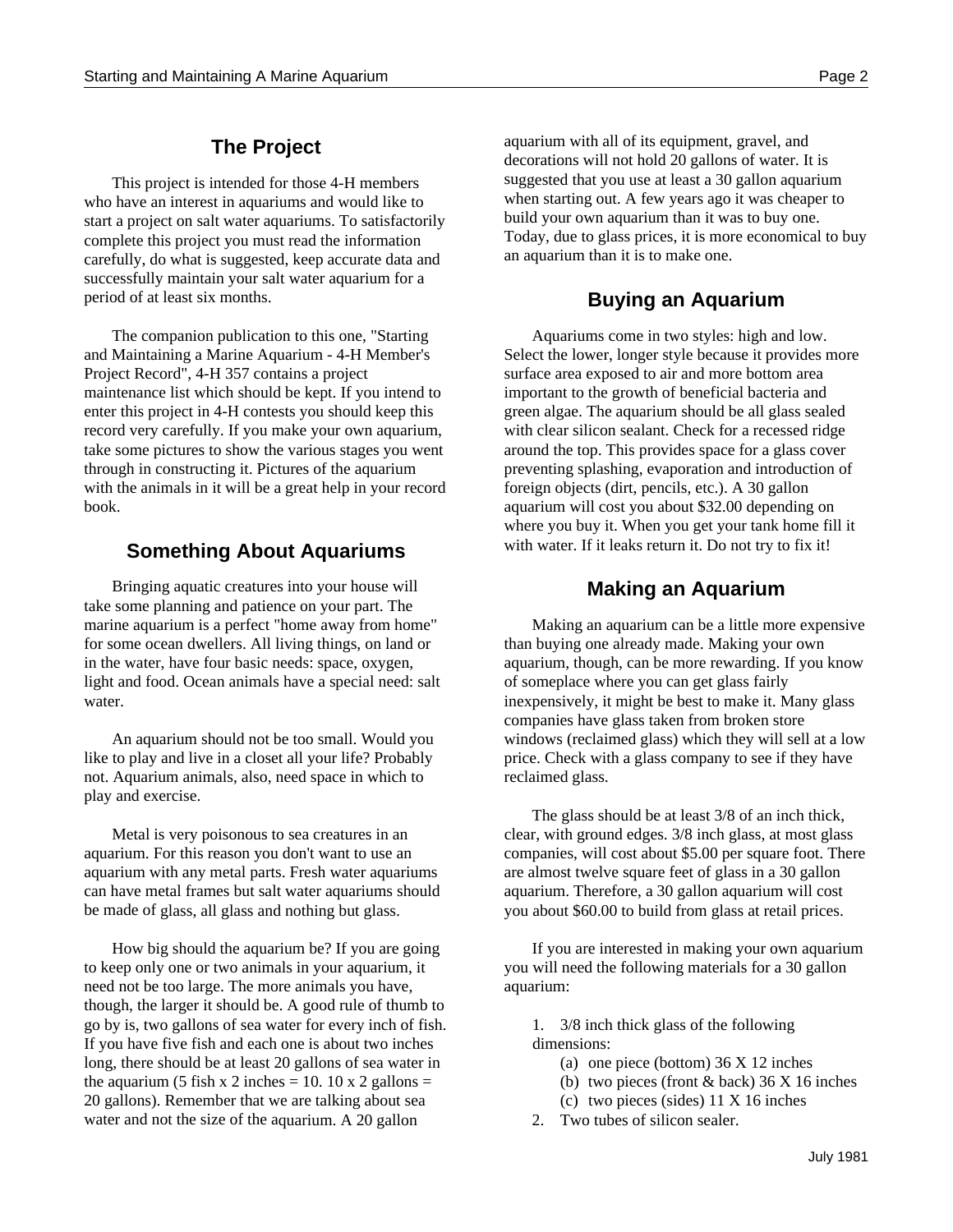- 
- 
- 

- 
- 

Clean the edges of all pieces of glass with cotton dabbed in alcohol. Allow the glass to dry sufficiently. Run a strip of glue along the top edge of the Place a large rectangular piece of paper flat on the bottom and along the outer edges of the side pieces. table. The paper will prevent the aquarium from being Carefully place the back glass on top of the glue that's



**Gluing the Glass** 

glued to the table top. Carefully place the bottom of the aquarium on the paper. Along only one of the long edges of the bottom run a strip of silicon glue. When applying the glue it is very important to do it smoothly and evenly. There is no need to use a whole lot, but it **is** important to have glue along the entire edge. Watch for small dry spaces produced by air bubbles in the tube of silicon sealer. Take the front piece and

3. One package of single edged razor blades. carefully place its edge on the glued edge of the 4. Small bottle of rubbing alcohol. bottom. Press it down firmly, not forcefully. Brace 5. Several rags or paper towels. the front piece of glass with a bucket, heavy box or 6. Piece of paper (wrapping paper, large paper some other sturdy object while you continue your bag or newspaper will do) larger than the bottom work. Don't have someone hold it for you because a of the aquarium. person can not hold it steady enough. Run a strip of 7. Scotch tape. sealer along the top edge of both ends of the bottom 8. A sturdy table with a smooth top, out of the piece of glass and also along the inside edges of the way of traffic. **from the interval in the set of traffice** both sides, one at a time, on top of 9. Cotton. the glue at the ends and press firmly. Two pieces of 10. Sponge. tape at either end will hold the two sides to the front while you continue.

> along the bottom and against the glue along the side pieces. Press firmly. Put two pieces of tape on each end. Check all edges and make sure that they fit squarely.

Let the aquarium sit undisturbed for at least one day. This will give it time to dry properly. After it dries fill the aquarium, up to one inch from the top, with tap water. If it doesn't leak after sitting overnight you have successfully sealed your aquarium.

Drain the aquarium. Do not try and move it when it has water in it. If you do, you will run the risk of breaking it. **Move an aquarium only when it is empty!** To drain the water out, simply put a hose in the water. Fill the hose with water from a tap and let it drain out. Since water seeks its own level, water will continue to drain out as long as there is water in the hose and the end of the hose that is out of the water, is lower than the end which is in the water.

Drain all of the water you possibly can out of the aquarium. Sponge out excess water. Dry the aquarium



Draining an aquarium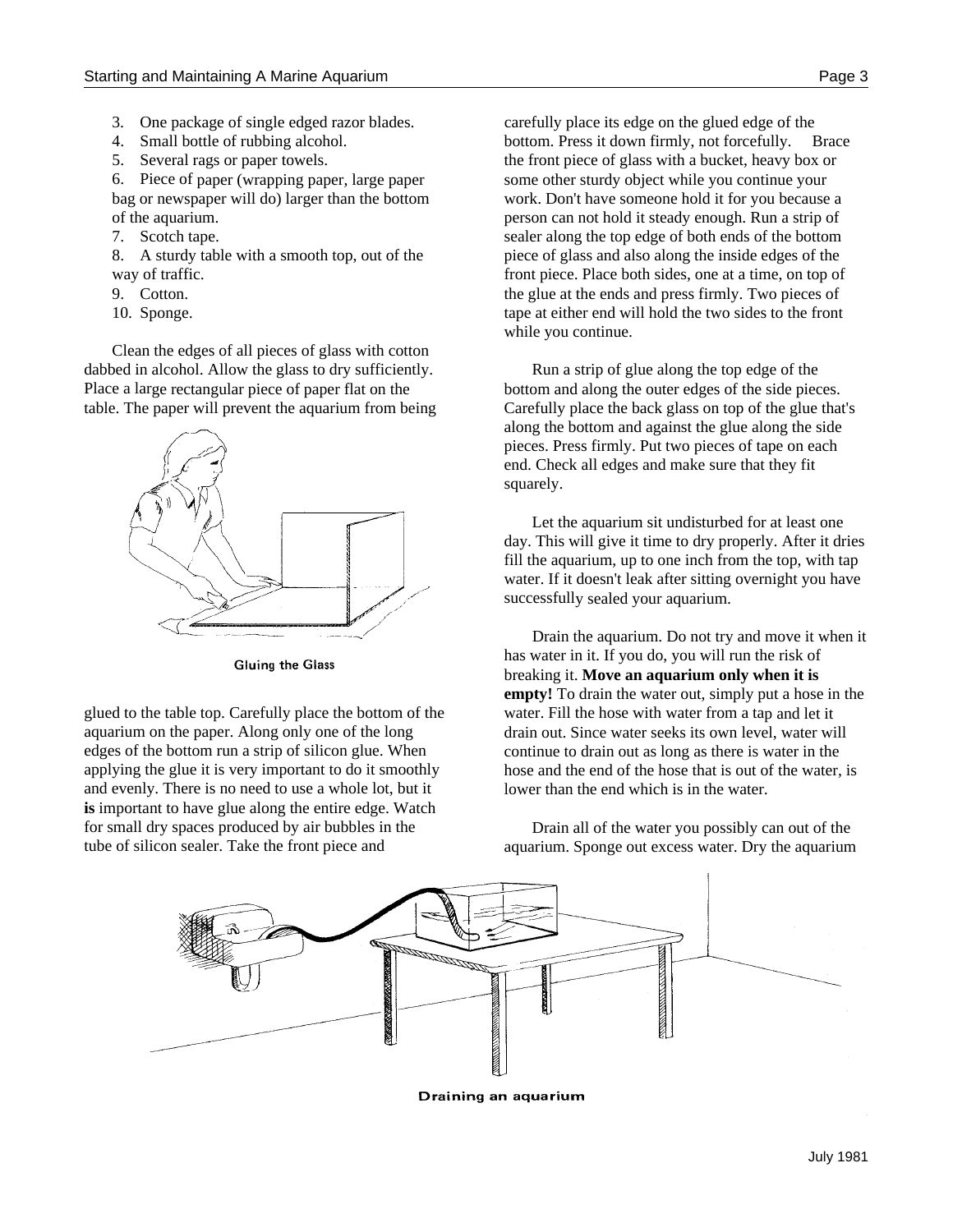with rags or paper towels. You can now trim away any marine life is to inhabit the aquarium, then synthetic excess silicon glue by using single edged razor blades. salts should be considered since these mixtures more Be careful not to let the blade of the razor slip between closely resemble sea water, with all of the necessary two glued pieces of glass. Trimming off the excess glue ingredients. Do not attempt to use table salt. Table salt will make the aquarium neater and more attractive. If will not adequately sustain the lives of your animals you trim your aquarium, though, you must re-test it because it does not have all of the necessary minerals. again by filling it with fresh water as before. Once you have your aquarium trimmed and you know that it doesn't leak, you are ready to fill it with salt water.

If your aquarium does leak, mark the leaking areas with a grease pencil. Drain the aquarium as described above. Dry the aquarium thoroughly, and re-glue those areas that you marked. Fill the aquarium with fresh water as before and check for leaks again. Once you have all of the leaks fixed you can drain it, dry it out, and get ready to fill it with salt water.

# **Placing the Aquarium**

Seawater is quite heavy. It weighs about 8.5 pounds per gallon. A 30 gallon aquarium with 25 gallons of sea water, crushed coral, decorations and other equipment will weigh about 240 pounds. That is why, once you fill it, the aquarium should be considered a permanent fixture. The setting in which you place your aquarium is also very important. The health of your animals depends a lot on how much light and heat the aquarium receives. The tank should be placed on a level structure away from direct drafts and sunlight. Drafts produce rapid drops or rises in temperature. This will cause stress and a lowering of resistance to disease among your animals. Exposure to direct sunlight can often cause an undesirable growth of algae and a possible unwanted temperature rise. Fish are cold blooded. Their body temperature changes with that of their environment. Extreme changes often lead to stress, diseases and death.

The aquarium should be placed in a well-traveled area. This will allow your fish to become accustomed to outside movements and will make them easier to observe.

# **Artificial Sea Water or Natural Sea Water**

Sea water for the aquarium may be either synthetic or natural. Local marine life can survive quite well in water from the collection area. Although this water may be dark colored or contain suspended matter, most of this can be removed by proper filtration. If exotic

#### **Artificial Sea Water**

Artificial sea water is made by adding prepackaged ocean salts to tap water. Before the prepackaged salts are added to tap water, though, the chlorine should be taken out of the tap water. In order to get rid of chlorine in tap water allow the water to stand in plastic buckets for at least two days. To mix the salts and water simply follow the instructions on the package. Once the artificial sea water is in your aquarium wait at least two weeks before adding fish or other animals. This two week period will allow the sea water to stabilize and become more suitable for the animals. Remember, the proper preparation and care of the aquarium means life or death to the fish.

#### **Natural Sea Water**

If you live near the ocean you can collect the water to fill your aquarium. Unless you collect the sea water far out at sea you will be getting contaminants with the water. Sea water near shore is usually polluted with



#### **Filtering seawater through dacron floss**

various chemicals and metals that react with the salts in the sea water. These chemicals and metals come from streets, yards, farm lands and industrial complexes, and are washed into the rivers by rain and carried to the ocean. When collected near shore, sea water will have contaminants to some degree. Fish that live in the water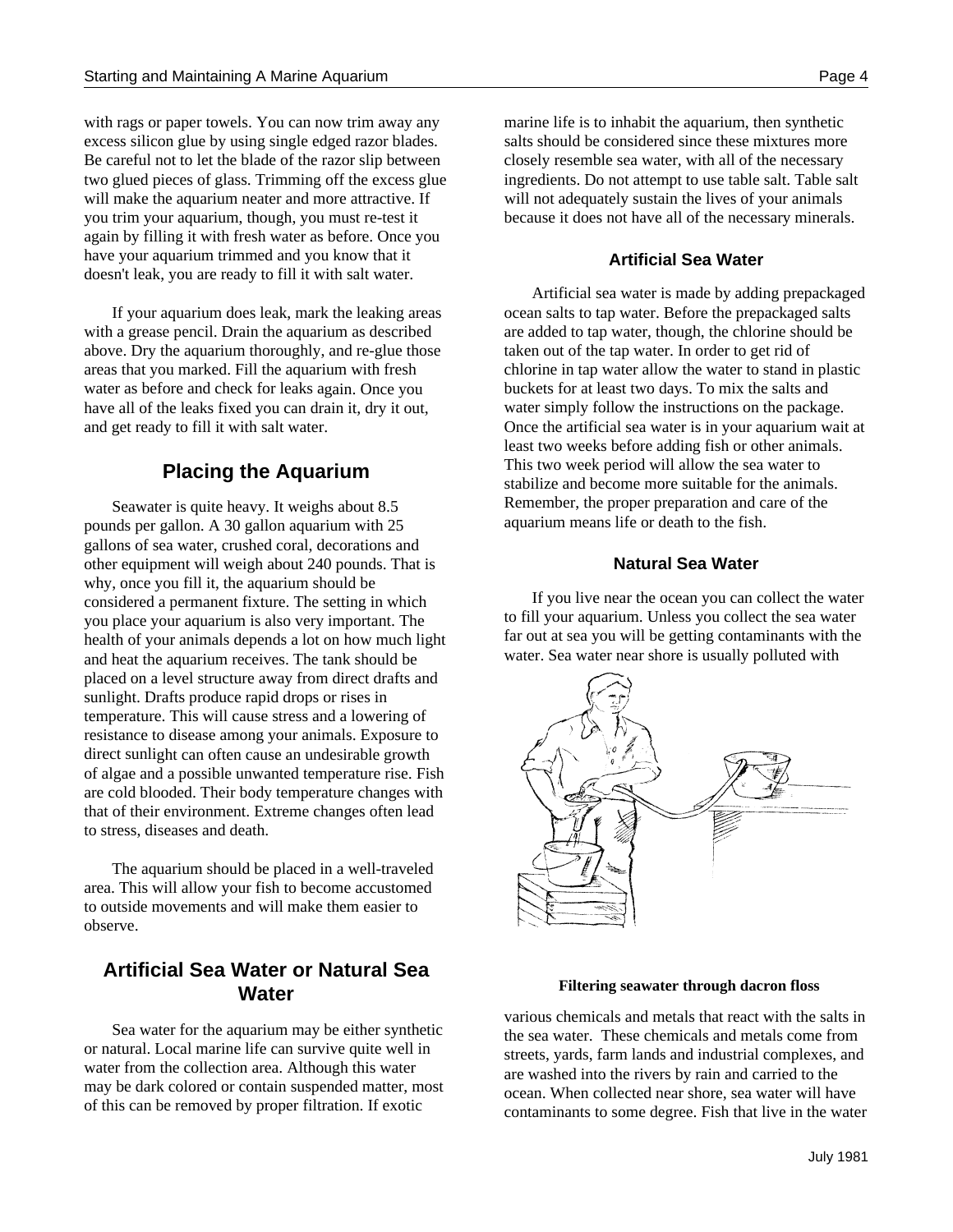of the surrounding area will usually survive and do Simply divide the number 2 (number of inches thick) quite well in that collected water. You will begin into the height of your aquarium (inches). Take the having problems, though, when you start introducing answer and divide it into the size (gallons) of the exotic species that do not live in the water which you aquarium. For example, if you have a 30 gallon water if you ever intend to keep exotic tropical fish in divided by  $2 = 8$ . Then divide the answer (8 in this

while the tide is flooding (coming in). Collecting because some will be lost in the cleaning process. during this time will lessen the chance of getting contaminants in the water. Collect the water in containers made of glass, plastic, or some other non-corrosive material. When you get the sea water home, filter it through a funnel containing dacron floss.

Store the filtered water in a container with the cover on. Allow the water to stay undisturbed, for at least two weeks. The water should not receive any light or air during the two week storage period. This storage period will kill most of the microorganisms and algae in the sea water. You want the sea water as pure as possible before putting it in your aquarium.

During this period of storage you can be preparing the bottom materials which will go into the aquarium.

# **Bottom Material**

A good material to use in the bottom of a marine aquarium would be coquina shells (*Donax*, "Perwinkles"), calcified algae, dolomite or crushed coral. Do not use colored rocks or sand in a marine aquarium because they may contain preservatives that could be toxic to your marine animals.





Coquina

Small shells and other pieces of limestone material help to keep the pH of the sea water toward the alkaline side (non acidic). If you collect your own material from the beach remember, don't use any container, sifter, shovel, etc. that is made out of metal. Use only non-corrosive containers and equipment.

Collect or buy enough bottom material so that it will make a layer that is at least two inches thick in the bottom of the aquarium. The number of gallons of bottom material that you will need is easy to calculate.

collected. It is suggested that you use artificial sea aquarium which is 16 inches high, divide 2 into 16. 16 your aquarium. case) into the gallons (30). 30 divided by 8 3.75. You If you are going to collect natural sea water do so be on the safe side, collect or buy more than you need will need at least 3.75 gallons of bottom material. To

#### **Cleaning**

It is best to clean the bottom material outside, in the yard, so you don't make a mess in the house. Pour part of the collected material into a plastic bucket so that it fills the bucket no more than 1/3 full. Clean the material by flushing the bucket of material with fresh water from a garden hose. As the water fills the bucket,



#### **While flushing the bottom material, stir it with a stick and allow the dirt to flow over the side of the bucket with the water.**

stir it with a stick. Don't stir it with your hands because there may be sharp objects (sea urchin spines, pieces of broken glass, etc.) that could poke or cut your skin. As your stir the flushed bottom material, dirt and organic debris will float to the top and flow over the edge of the bucket with the water. This is part of the cleaning process. When the water is clear, drain the water out of the bucket and scatter the bottom material out over a flat surface such as a table top, patio or the ground covered with a plastic sheet. Wash the remaining bottom material in this manner. Allow the bottom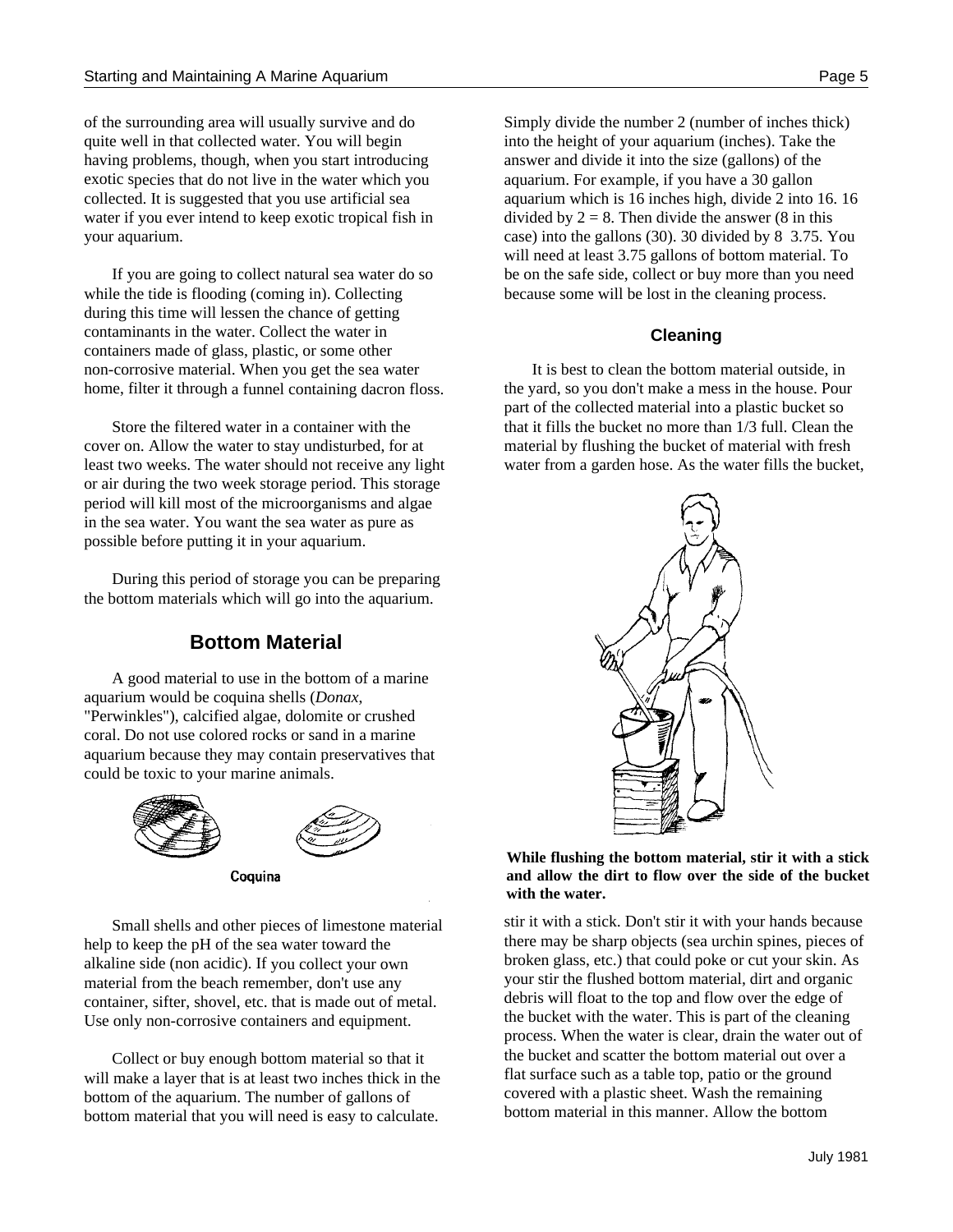

Scatter the bottom material over a flat surface.



Let the sun and fresh air dry out the bottom material.

material to remain out in the sun for at least one week. Bottom material should be scattered where nothing will disturb it. While the bottom material is drying, you can begin to set up the aquarium.

# **Setting up the Aquarium**

#### **Filters**

There are two different kinds of filters with which you will need to supply your aquarium. One kind of filter is the subsand or under-gravel filter. The other type is the outside power filter.

#### **Subsand Filter**

The subsand filter slowly moves the water in the aquarium through the bottom material (shells, coquina, etc.) and back into the aquarium. This is a very important filter to have because it removes organic waste matter. Bacteria which lives in the bottom material will take waste matter that has been produced by the animals, and convert it into harmless matter.

If you have the type of subsand filter that uses an air pump, as shown on page 6, the air pump should be placed higher than the water level in the tank. If the pump is below water level, salt water may travel down the plastic tubing to the pump. If the electricity goes off, water will back up into the pump. Aquariums have also been known to siphon themselves onto the floor after the plastic tubing had worked loose from the vibrating pump. Oh what a mess that is! **Keep the pump above water level!**

Some subsand filters work by using a water pump with impellar blades rather than an air pump, to move the water. With this type of pump there is no danger of the aquarium siphoning itself.

#### **Power Filter**

The outside power filter removes suspended matter, toxic gases and water discoloration. It also provides very good circulation of water which is beneficial in marine aquariums. This type of filter is placed on he outside of the tank and is driven by a motor.

The water in the aquarium is siphoned, via siphon tubes, into the filter box and moves down through a layer of carbon and filter floss. The carbon absorbs waste matter such as ammonia, urea and carbon dioxide. Make sure you use carbon and not charcoal. Carbon lasts much longer and is a better filtering material. The bottom layer of filter floss will pick up particles missed by the upper layer of carbon.

In order for the siphon tube to work it is necessary to keep the water level in the aquarium at least  $1\frac{1}{2}$ inches from the top.

After the water moves through the carbon and filter floss it is then pumped into the aquarium via the exhaust tube. Keep the exhaust tube above the level of the water so that it will help aerate the water.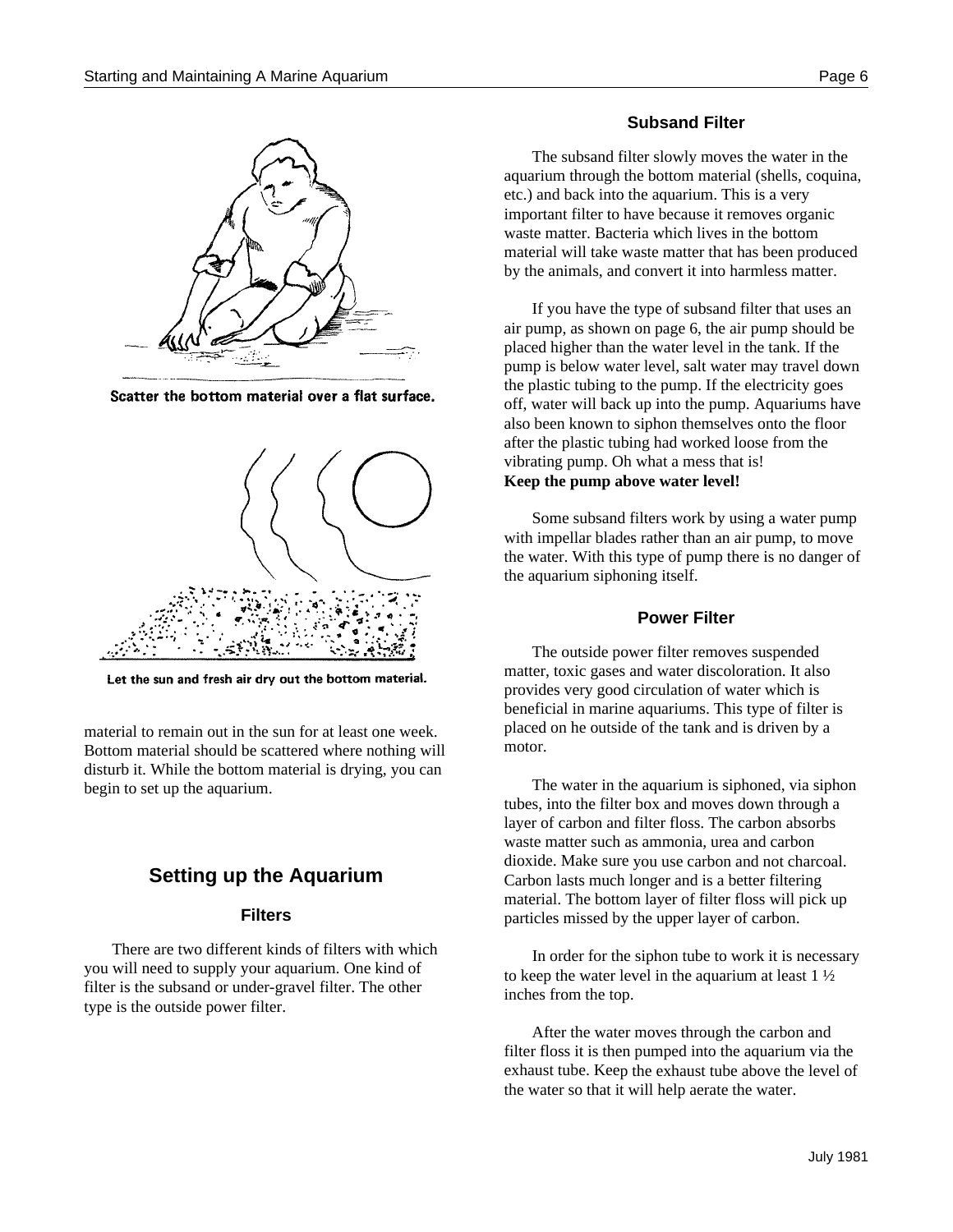

Air being pumped down to the filter and back up creates a suction. The suction pulls the water down through the bottom material and back again into the aquarium. Bacteria living in the bottom material clean the water as it passes through. This acts as a very good biological filter.

Frequent cleaning of the power filter is not recommended unless the filter is so clogged that circulation is slowed down. Cleaning will interrupt the important denitrifying action that takes place in the carbon and floss. This type of filter should rarely require cleaning more than once a month. (Hallett)

Remember to keep the filters on the ends of the siphon tubes clean. Also make sure that these filters are secure and won't fall off. Small animals can become trapped in the siphon tubes or sucked into the power filter if the siphon filters are not on.

Read the directions to the power filter **carefully**. Proper construction and maintenance (oiling, changing floss, carbon, etc.) is very important to its functioning properly.

#### **Decorations**

If you use rocks to decorate the inside of your aquarium, choose rocks that are not porous. Porous rocks have small holes that will collect organic matter and allow small animals to hide. The small animals that hide in the spaces will eventually die and pollute the aquarium. Make sure that the rocks you use either have no small holes or that the holes are large enough so that small animals cannot hide and can be removed easily if they die.

Coral is probably the most frequently used decoration for marine aquariums. It is very natural and its chemical quality is conducive to good sea water conditions. Cured sea fans and sea shells may also be



**Outside Power Filter**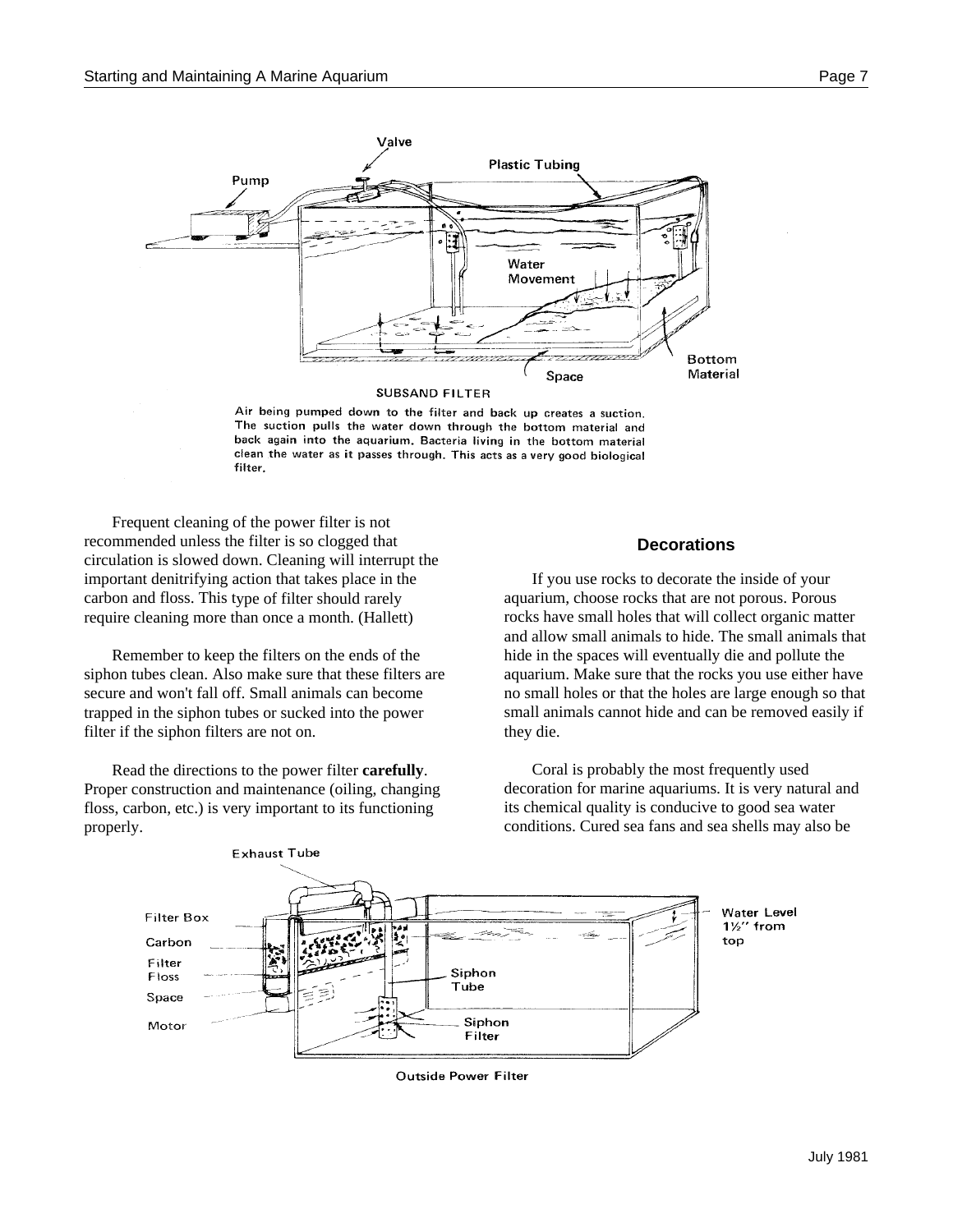used. When using sea shells make sure that they have a much as possible. In order to keep the temperature hole punched in the end so that water will circulate even throughout the aquarium, place the heating pieces of food that may become trapped inside, filter. This will help distribute the heat evenly producing polluted water. throughout the aquarium.

Do not use metal objects as decor since metal is usually toxic. Wood and sponges, while they look good, will eventually rot and break up in sea water. You can buy artificial plants at most aquarium shops today. These plastic plants have their place in an aquarium if placed tastefully.

When using coral and rocks, soak them in a solution of bleach for 2 days and then in fresh water for at least one week. After soaking in fresh water, smell the material. It should be free of any trace of bleach before adding to the aquarium. Soak sea shells in a bleach solution for only an hour to keep from ruining the nice outside luster of the shell.

It is illegal to collect any type of coral in Florida. If you would like to use coral as a decor, check with an aquarium shop or one of the many shell shops throughout southern Florida.

#### **Lighting**

It is necessary to cover the aquarium if you use a light. Fluorescent bulbs are the best for marine aquariums. Fluorescent light shows the animal's colors to the maximum and helps to promote green algae growth which is highly desirable. A combination of a Gro-lux or Sea-lux fluorescent bulb with a cool-white fluorescent bulb seems to work best.

The lights should be left on for at least twelve hours each day. This helps to promote luxuriant green algae growth which is necessary for a well balanced aquarium. Although some people leave the lights on all the time it seems as though algae can utilize the light waves only during the daylight hours. Also, turning the lights off at night will be appreciated by those animals which like to sleep during the night. (Hallet)

#### **Heating**

Most marine animals can live quite well in a temperature range of  $70-75^{\circ}F(21-24^{\circ}C)$ . If you have exotic tropicals, it would be best to check with your local aquarium dealer about temperature requirements for that particular species. The temperature of the water in a marine aquarium should also be kept constant as

through them. Also, when using sea shells, watch for element under the water being expelled from the power

# **Filling the Aquarium**

After you have your aquarium with its heater and filters in place, bottom material in place and decor properly arranged you are ready to fill it with sea water. Fill it slowly! Either fill the aquarium by siphoning or by using a plastic bucket.

If you siphon the water, place the large buckets containing the sea water above the level of the aquarium. Keep the end of the hose that is in the bucket about four inches from the bottom. By doing this you will not siphon up any debris that has accumulated in the bottom of the bucket. Siphon all the water from the bucket into the aquarium except for the last four inches.

If you use a bucket to fill the aquarium it should be made of plastic and small enough to handle easily. A one gallon bucket is about the right size. Slowly submerge the plastic bucket in to the large container of sea water, making sure not to disturb the bottom sediment. Pour the water into the aquarium by letting it run slowly down the inside of the glass. Continue to fill the aquarium in this manner until you have all the water, except for the bottom four inches out of the container.

Fill the aquarium to approximately  $1\frac{1}{2}$  inches from the top. This will enable the power filter's siphon tubes to work properly. Place a piece of tape or mark at the water level. This will serve as the evaporation indicator.

Turn on the air pump that supplies the subsand filter. Check the air tubing for leaks. If you are using an air forced subsand filter, small air bubbles should be coming from the filter's plastic tubes. Start the siphon to the power filter and allow it to fill the filter box with water. Once the filter box is filled, turn on the filter's motor. Water should flow from the filter's exhaust tube into the aquarium. If the water level in the filter box goes down, an additional siphon tube is needed. Turn the lights on and leave them on until you are ready to introduce the animals. After about one week you should begin to see algae growth on the inside of the glass and on the decor. Clean the algae off the front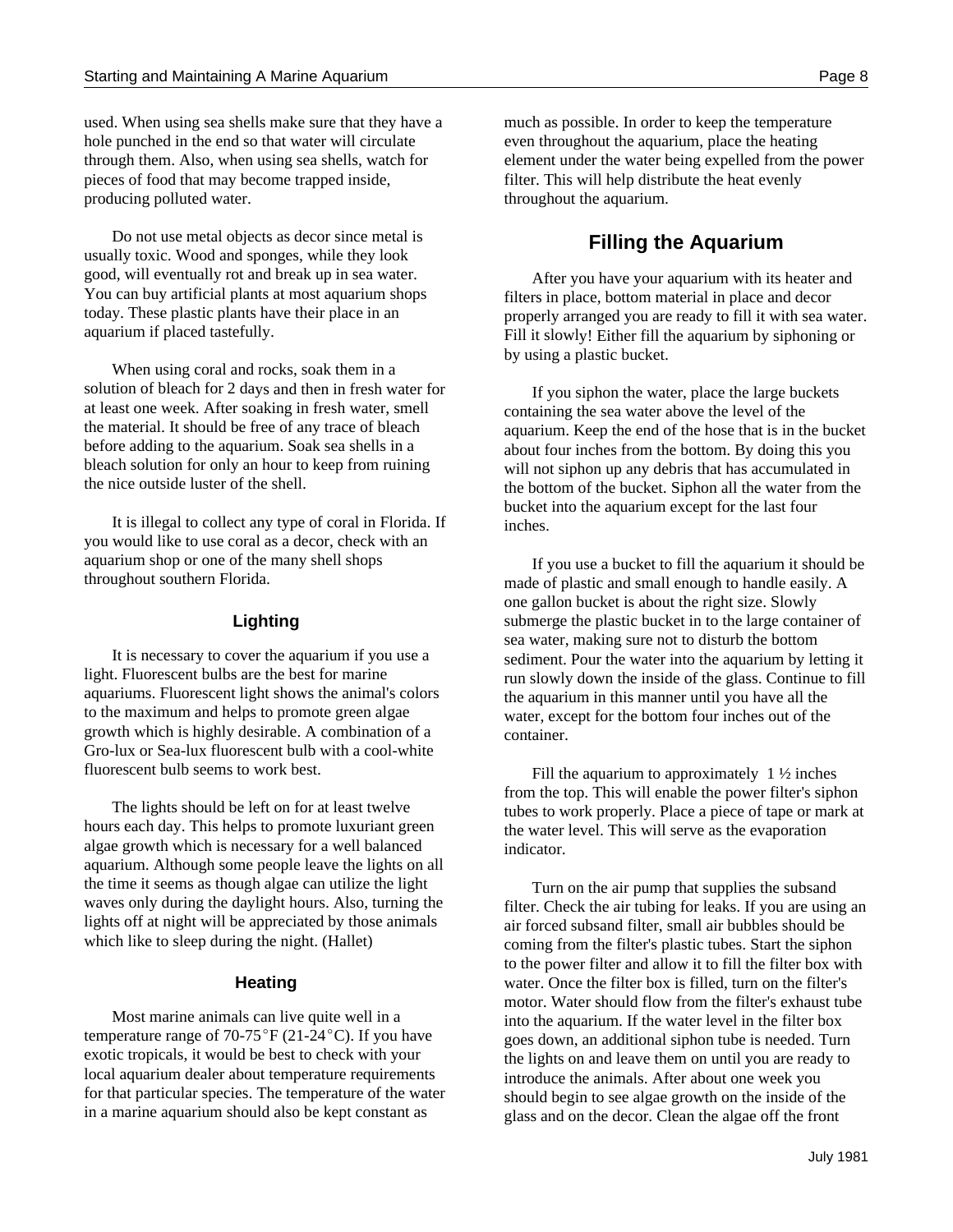glass by using a nylon cleaning pad and teflon sponge. 5. Fish should not be "breathing" rapidly. These will remove the algae and not scratch the glass. Once algae starts to form, you can begin introducing 6. Fish should be swimming around leisurely, the animals. not erratically.

If you are going to buy your animals you will save a lot of headaches, time and money if you observe the following:

1. Inspect the aquarium in the store. Do they have adequate aeration and filtration?

- 2. Are the animals eating normally?
- 3. Is each fish's color bright and clear?
- 4. Avoid fish with white spots, torn fins or other blemishes.

**Buying Animals Buying Animals Buying Animals Buying Animals Buying Animals** backbone; if compressed or pinched, the fish is starving. Not much can save it. Don't buy it!

> 8. Find out how long the animals have been in the store. If they are healthy and have been in the aquarium for more than one week, it's a good purchase. Be wary of newly introduced animals.

9. After you have made your purchase. the animal should be placed in a plastic bag of sea water, aerated with oxygen and the bag sealed.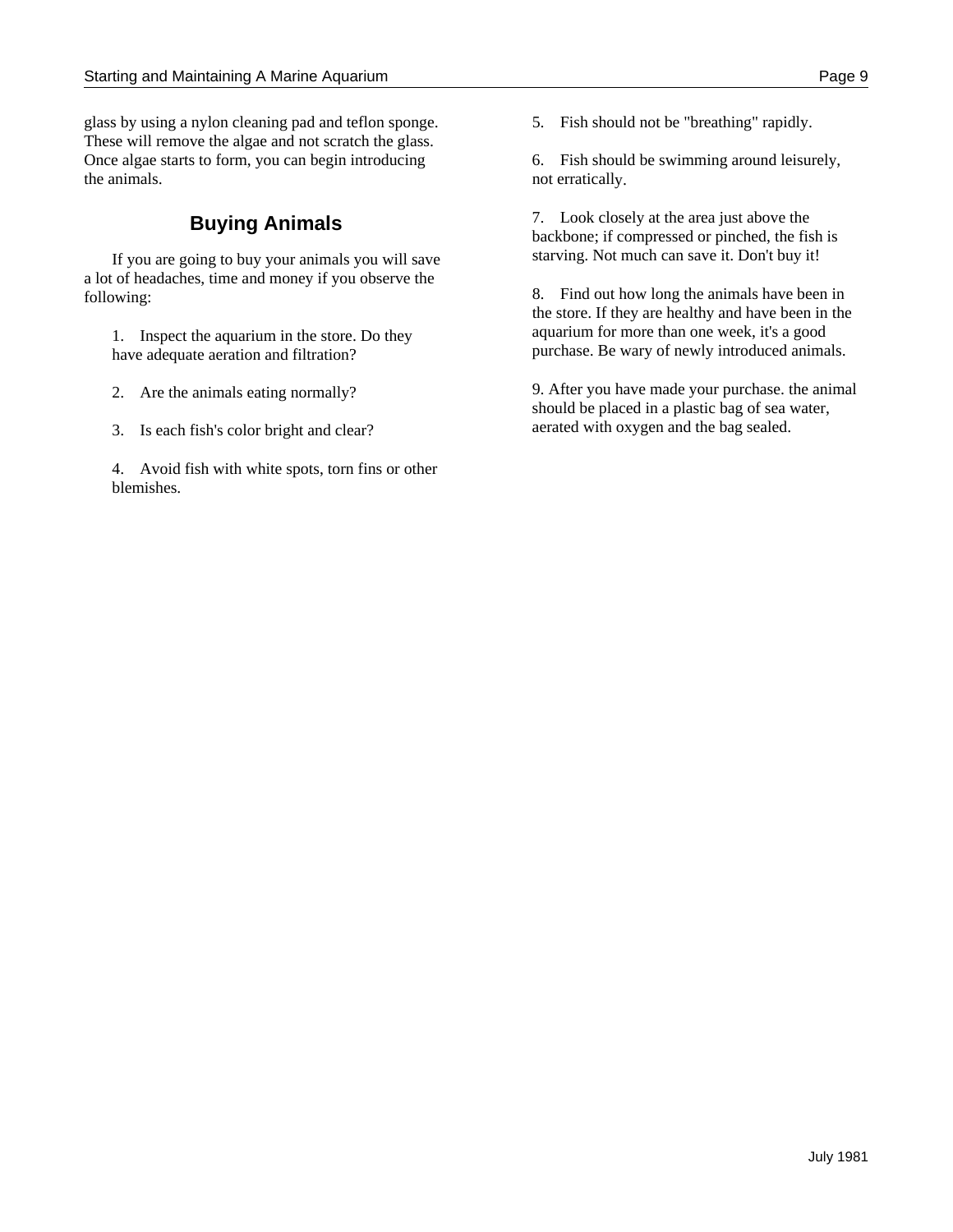

# Drawing made from *Caribbean Reef Fishes*, by John E. Randall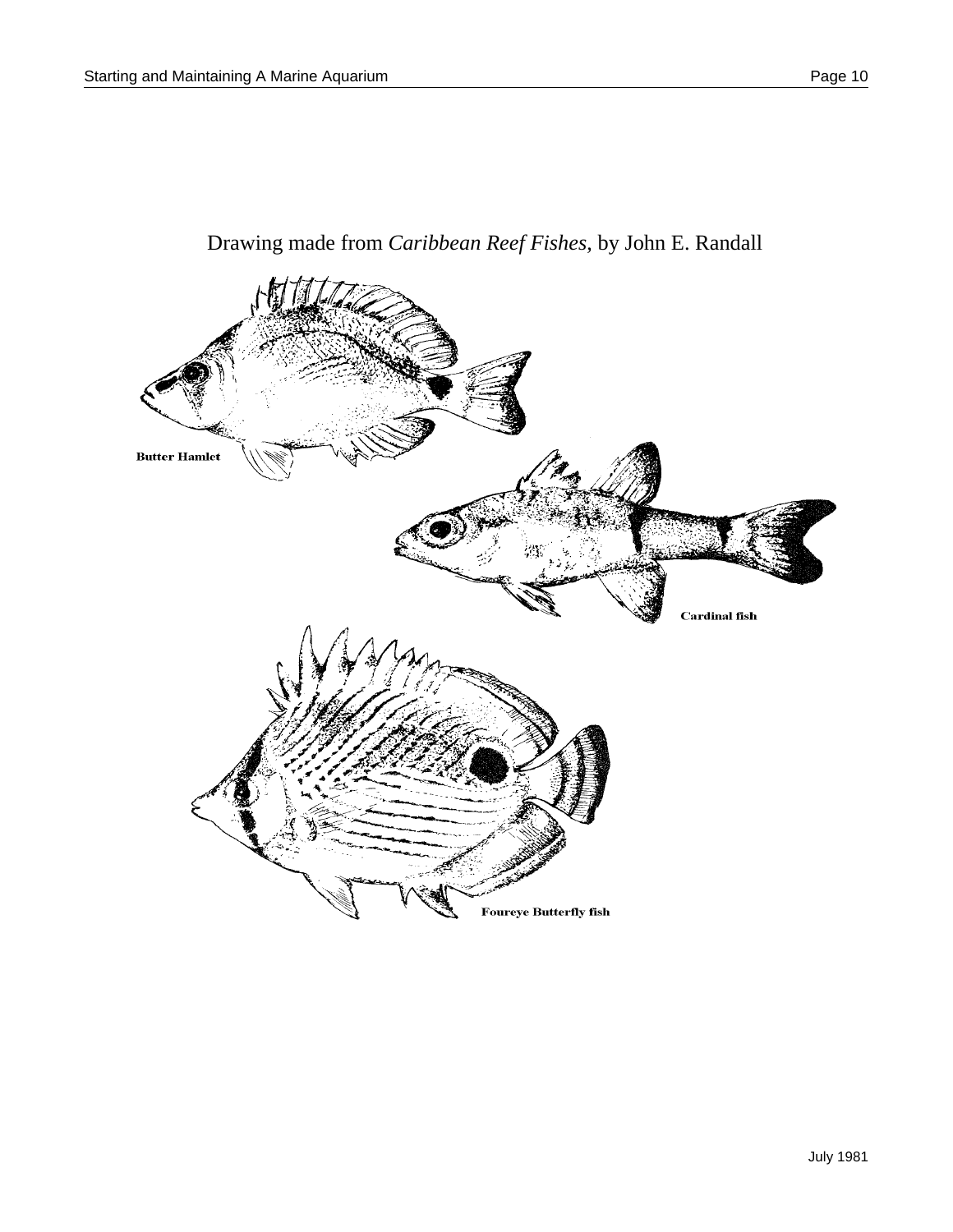![](_page_10_Figure_2.jpeg)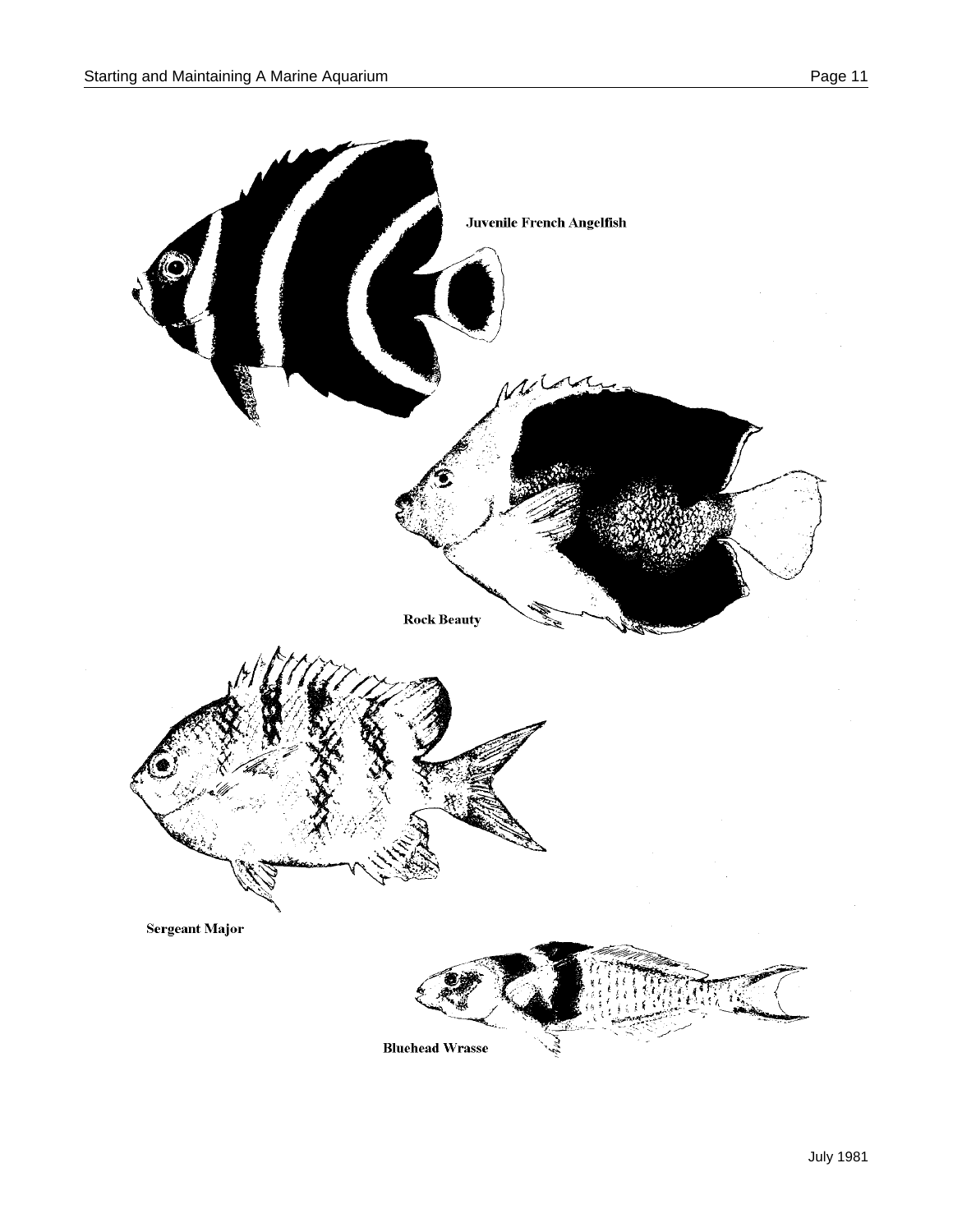# **Collecting Animals**

Some of the best methods used in collecting marine animals is through the use of seines, cast nets and hand nets. These methods usually do not harm the animals. Diving for marine creatures has become another popular method in collecting. Skin divers and scuba divers either use a hand-held net or slurp gun. The hand-held net has proven to be more effective than the slurp gun. A slurp gun often damages or even kills the animal being sucked up into the tube of the gun. When using the hand-held net, the animal is simply coaxed into the net and is not harmed.

After you have collected your animals, they should be placed into plastic bags containing seawater from that area. Don't put more than one animal in a plastic bag. Many animals, when confined, will be aggressive and kill one another. Small plastic bags, which hold about one quart, are excellent for transporting small marine animals. Tie the top of the bag securely with a rubber band and transport them home immediately.

![](_page_11_Picture_5.jpeg)

# **Introducing the Animals**

Once you get the animals home, be patient. Time and the method used in introducing the animals to their new home are the most important factors in successful aquarium keeping. Follow the suggested procedures below and you should have 100 percent success:

1. Turn off the aquarium lights and dim the room lights.

2. Take the water temperature of the water, both in the aquarium and in the bags.

3. Float the bag (containing the animal) in the aquarium and place an air stone connected by tubing to an air pump in the bag.

![](_page_11_Picture_11.jpeg)

4. Pour about one half cup of the aquarium water into the plastic bag. Do this every fifteen minutes until the temperature of the aquarium water and the water in the bag are equal.

5. Once the two temperatures are equal allow the animal to remain in the plastic bag for another half hour. **Don't get impatient!**

6. Do **not** tip the bag and let the animal swim out into the aquarium. This will cause the animal's waste products (ammonia, urea, nitrates, etc.) which have accumulated in the bag to go into the tank.

![](_page_11_Picture_15.jpeg)

7. Pour the water from the bag, with the animal, through an aquarium dip-net over a sink. Immediately but carefully place the dip-net with the animal into the aquarium and allow the animal to swim freely out of the net.

![](_page_11_Picture_17.jpeg)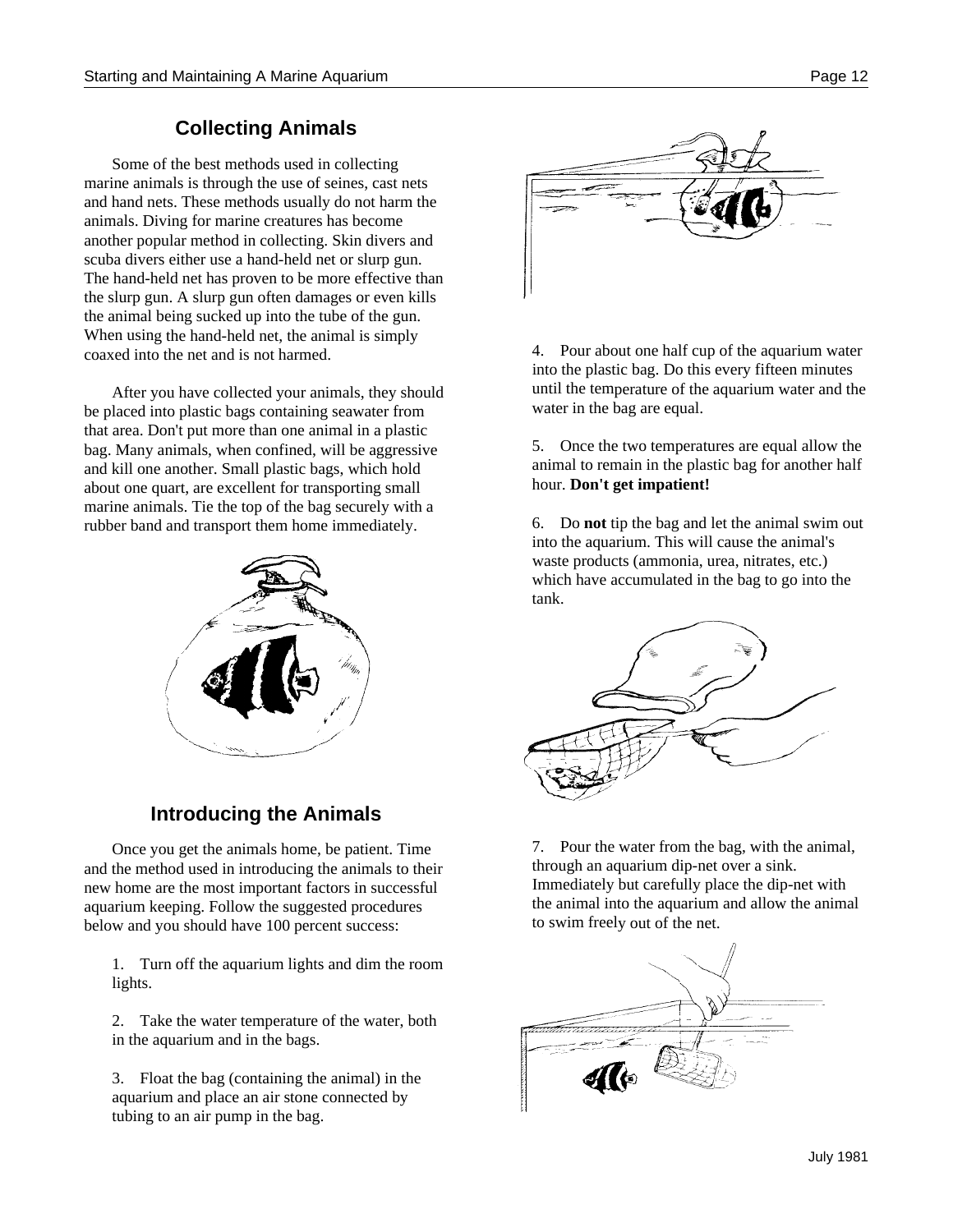8. Keep the lights dimmed for the rest of the day. Do not feed for 24 hours. After 24 hours feed only lightly.

# **Feeding**

How often and what you feed your aquarium animals is extremely important. Fish should be fed twice a day but in small amounts. Food that is not eaten should be taken out before it begins to decay. The more you can vary the diet, the healthier your animals will be. You would even become tired of sirloin steak every day!

After a while you should begin to learn what kind and how much food your marine animals will eat. Some aquarium animals will prefer certain foods and require different amounts than some of the other animals. The animals that move around a lot will probably require feeding as much as twice a day while those that prefer to remain quiet will be able to go for several days between meals.

Some excellent foods, which are available freeze-dried are: brine shrimp, mosquito larvae, tubifex worms and ocean plankton. **Live** brine shrimp are excellent to feed to most active fish as well as to molluscs (scallops, clams, etc.) and living corals. Include algae in the feeding program at least three times a week. Algae helps to maintain the bright colors of the angelfish, tangs, and parrot fishes.

Dried flake food should not be used to start your aquarium. Flake food should only be fed to the animals once they have gotten used to their new environment. Use flake food sparingly. Once or twice a week is enough. Learn what kinds of foods your animals eat in the wild and feed them those kinds. Remember, don't over-feed your animals!

# **Water Maintenance**

Once the aquarium is set up with water, equipment and animals it is necessary to maintain it in good condition. Animals produce toxic wastes and the wastes will continue to increase as time goes by. An aquarium is a closed system. There is no natural changing of sea water. Even with filtration, toxic levels can build up unless the necessary measures are taken.

**The aquarium water should have a clean smell and be crystal clear.**

![](_page_12_Picture_10.jpeg)

![](_page_12_Figure_11.jpeg)

One of the most important things is to replace about one fourth of the water in the aquarium with fresh seawater. How do you know when the water needs to be changed? Look at its color. Is it the same color as it was the first day? Smell the water. Does it have an odor? It should not have an unpleasant odor. If the water is not clean and has a smell, it should be changed. Simply siphon one fourth of the water out of the aquarium and discard it. Slowly add new seawater. Always keep an extra supply of seawater handy in plastic buckets.

Even with a top on the aquarium, water will evaporate from the aquarium. It is important to remember that salts will not evaporate with the water.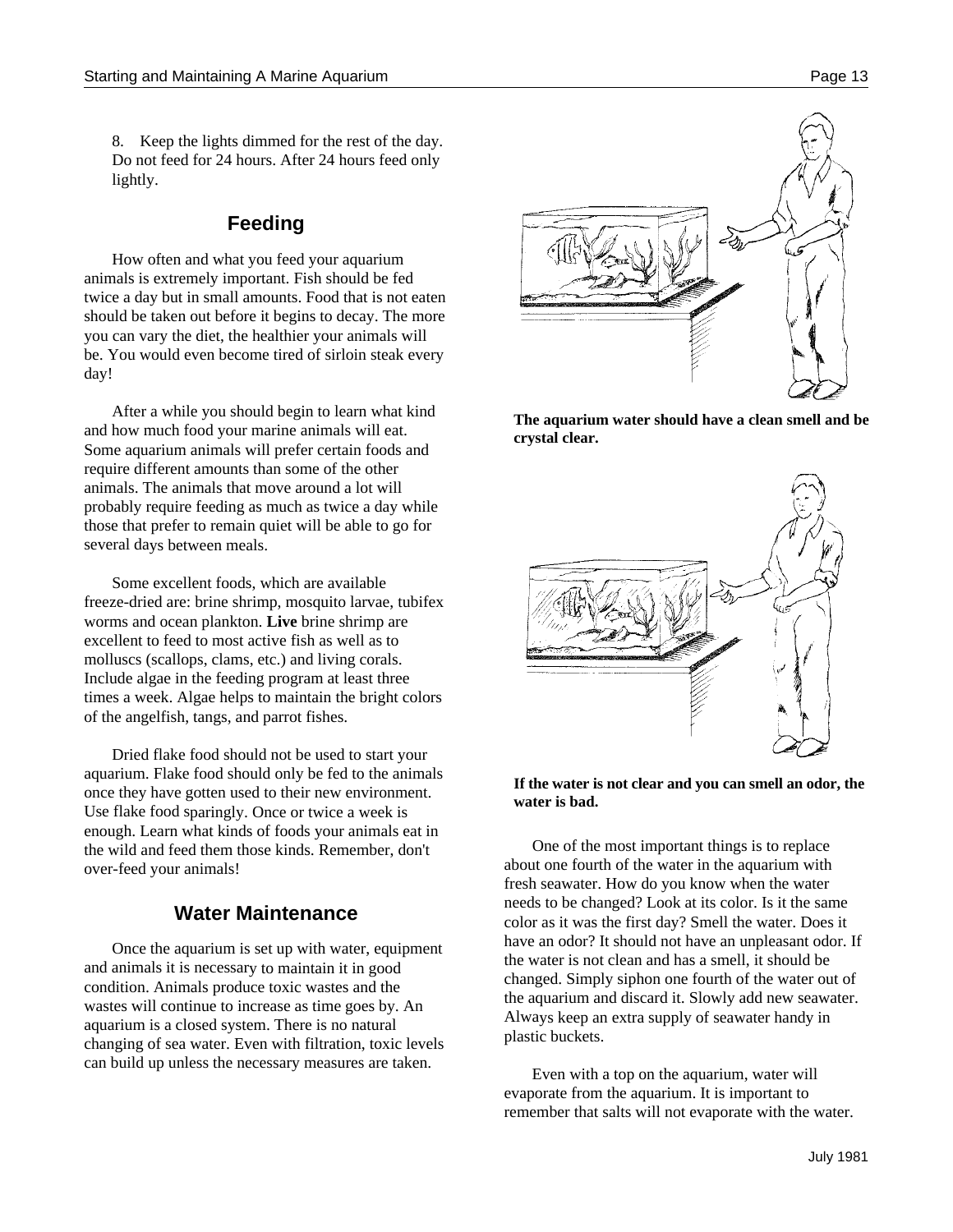Replace any water that has been lost due to evaporation it is suggested that you select one or more of the books with either distilled water or aged tap water. Do not and pamphlets on the reference list. take water directly from a faucet to fill the aquarium. Fresh tap water contains chlorine and this might kill the animals. Tap water should be aged in a plastic bucket for at least a week in order to get rid of the chlorine.

To keep track of evaporated water place a piece of tape or a mark at the beginning water level. As water evaporates the level will go down. Replace the water slowly so that the newly added water will not shock the animals. Before adding the water check its temperature. The water to be added should have the same temperature as that in the aquarium.

# **Potential Problems**

The problems listed below are two of the most common problems associated with keeping a salt water aquarium:

1. White spots on the fins and body of fishes. The white spots are tiny parasites known as "oodinium". The infected fish will usually "breathe" rapidly and scratch themselves on rocks and other objects. The infected fish should be placed in a separate "hospital" or treatment tank containing one teaspoon of 1 percent copper sulfate solution to one gallon of seawater. Leave the fish in this tank for about one week. Do not attempt to treat the fish in your main aquarium. Make sure that the treatment tank has good water, plenty of aeration and filtration.

2. Very small, white, bug-like critters that appear on the glass of the aquarium. These copepods are about as long as the wire of a paper clip is wide. They are not harmful to marine fish but usually appear just before the water in the aquarium becomes polluted. lf you feed your marine animals too much, some of the food particles that are not eaten will begin to decompose. These decomposing food particles will begin to foul the aquarium. When this happens, the little white copepods appear. When you see these copepods, you should change the water immediately. Change at least ½ the water volume with either artificial sea water or natural sea water that has been properly filtered.

There are other problems which may occur. For descriptions of other fish diseases and their treatment,

## **REFERENCES**

#### **Books**

- *Aquarium Fishes in Color*, J. M. Madsen, Macmillan Pub., Co., Inc., New York, 1975.
- *Fish and Invertebrate Culture*, Stephen H. Spotte, Wiley-Interscience, a division of John Wiley & Sons, New York, 1970.
- *A Guide to Marine Aquarium Keeping*, T. F. H. Publications Inc., 245 Cornelison Avenue, Jersey City, N. J.
- *The Marine Aquarium for the Home Aquarist*, R. F. O'Connell, Great Outdoors Pub. Co., St. Petersburg, Florida, 1969.
- *Marine Aquarium Guide*, Frank de Graaf, Pet Library LTD., Harrison, N. J., 1973.
- *The Marine Collectors Guide*, Robert P. L. Straughan, A. S. Barnes & Co., Inc., Cranbury, N.J.
- *Marine Tropicals*, William P, Braker and Ed L. Fisher, T. F.H. Publications, Inc., 245 Cornelison Avenue, Jersey City, N.J., 1966.
- *Principal Diseases of Marine Fish*, Carl J. Sindermann, Academic Press, New York.
- *Salt Water Aquarium Magazine*, Box 1000, Belleview, Florida 32620.
- *The Salt Water Aquarium in the Home*, Robert P. L. Straughan, A. S. Barnes and Co., Cranbury, N.J.
- *Tropical Marine Aquaria*, Graham F. Cox, Grosset & Dunlap Pub., New York, 1972.

#### **Pamphlets**

- *The Marine Primer*, Roger Klocek, Marine Hobbyist News, Normal, Illinois, 1975.
- *Marine or Saltwater Aquaria*, Mary Sparrow, Virginia Institute of Marine Science, Gloucester Point, Virginia 23062.
- *The Natural Balanced Aquarium*, Barbara Jayne Palko, Southeast Fisheries Center, Miami, FL 33149.
- *So You Want to Keep a Marine Aquarium?*, Jeff Hallet, Marine Science Education Center, Mayport, FL 32067.